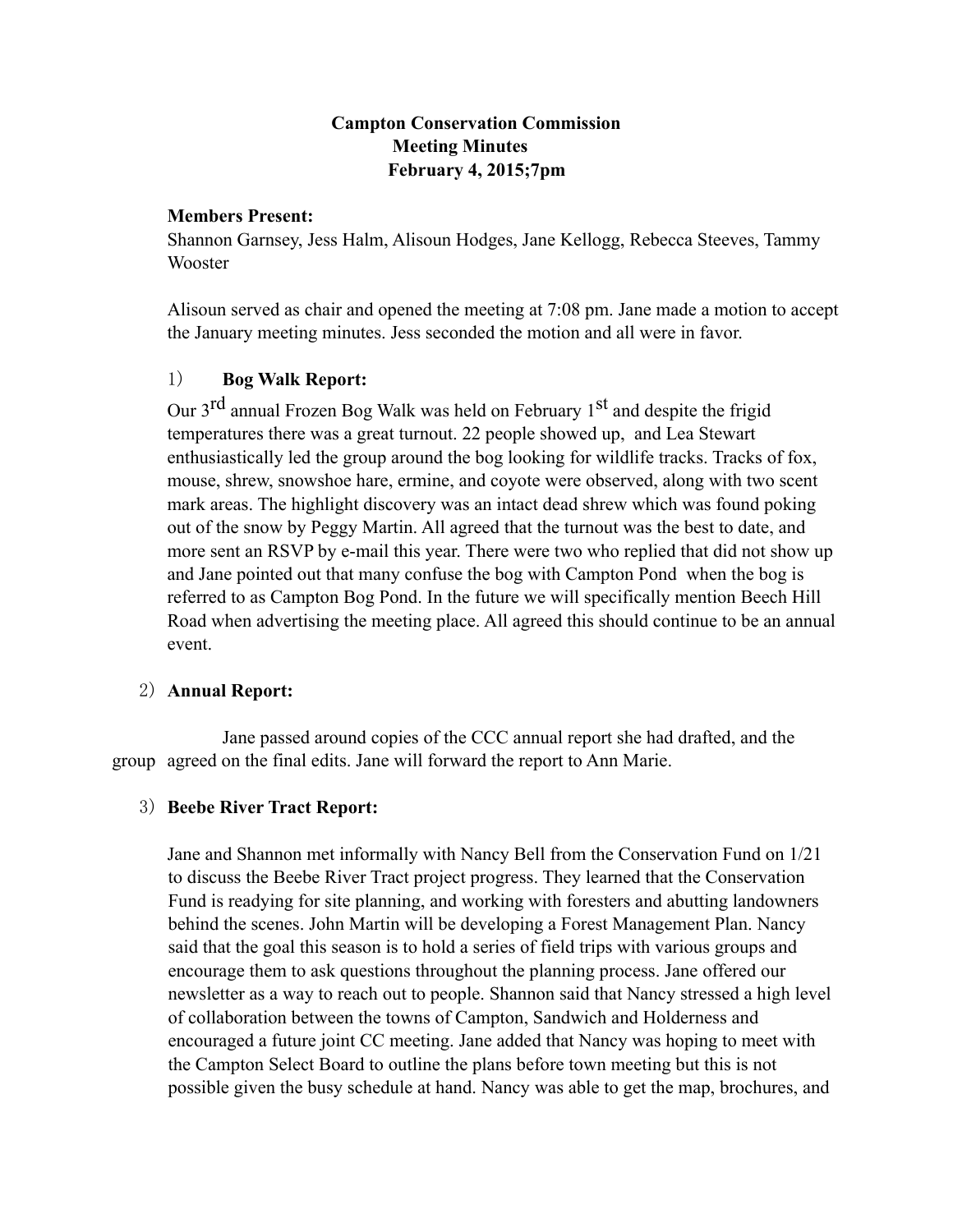written description of the project to the Board so that they can review the materials. Nancy also gave us permission to display these same materials at Town meeting, including a poster sized version of the brochure. Jane said that Nancy paid for the materials to be printed at True Colors and offered to support us in future printings of field trip announcements. Shannon added that there is a great deal of work to be done on the land relative to culverts, erosion, and stream crossings to make the property accessible to the public.

## 4) **Ongoing Projects:**

## a. Chandler Hill Property for Sale:

Jane brought Jess up to date on the Chandler Hill property for sale that was brought to our attention as a potential Town Forest. Jane said she hadn't had a chance to follow up and asked the group if it was worthwhile pursuing. It was agreed that it was not worthy of consideration since there is no threat of development, there are major public access issues, and the land is overpriced.

## b. Livermore Falls:

The Livermore Falls Annual Report is out and has been forwarded to Ann Marie for

inclusion in the Campton Town Report. The next meeting is scheduled for February  $12<sup>th</sup>$ . Alisoun said it is likely that the parking situation on the Holderness side will be discussed and she hopes that there will also be more information on plans for the Campton side. Jane said the Cultural Landscape report was expected out around Christmas and maybe this info will be available soon.

## c. Local Conservation Groups Roundtable:

Holderness Conservation Commission Chair Larry Spencer organized a roundtable meeting on Feb 3<sup>rd</sup> at PSU for local conservation groups to share and highlight their work. Jane and Alisoun represented the CCC, and said that other attending Conservation Commissions included Plymouth, Holderness, Rumney and Hebron. Other groups included Quincy Bog, USFS, SPNHF, SLA, SLCS, PSU/CFE, and the Loon Preservation Society. NHACC Director Nik Coates also was there. Alisoun said it was fascinating to hear about other conservation related work and was particularly impressed with a talk on potential beneficiaries of conservation land given by Amy Villamagna from PSU. Nik Coates gave a legislative update and Jane said this is the time of year to keep our ears open for conservation related legislation which we may want to weigh in on. Jane added that Janice Mulherin brought up the idea of holding a meet and greet with local CC's and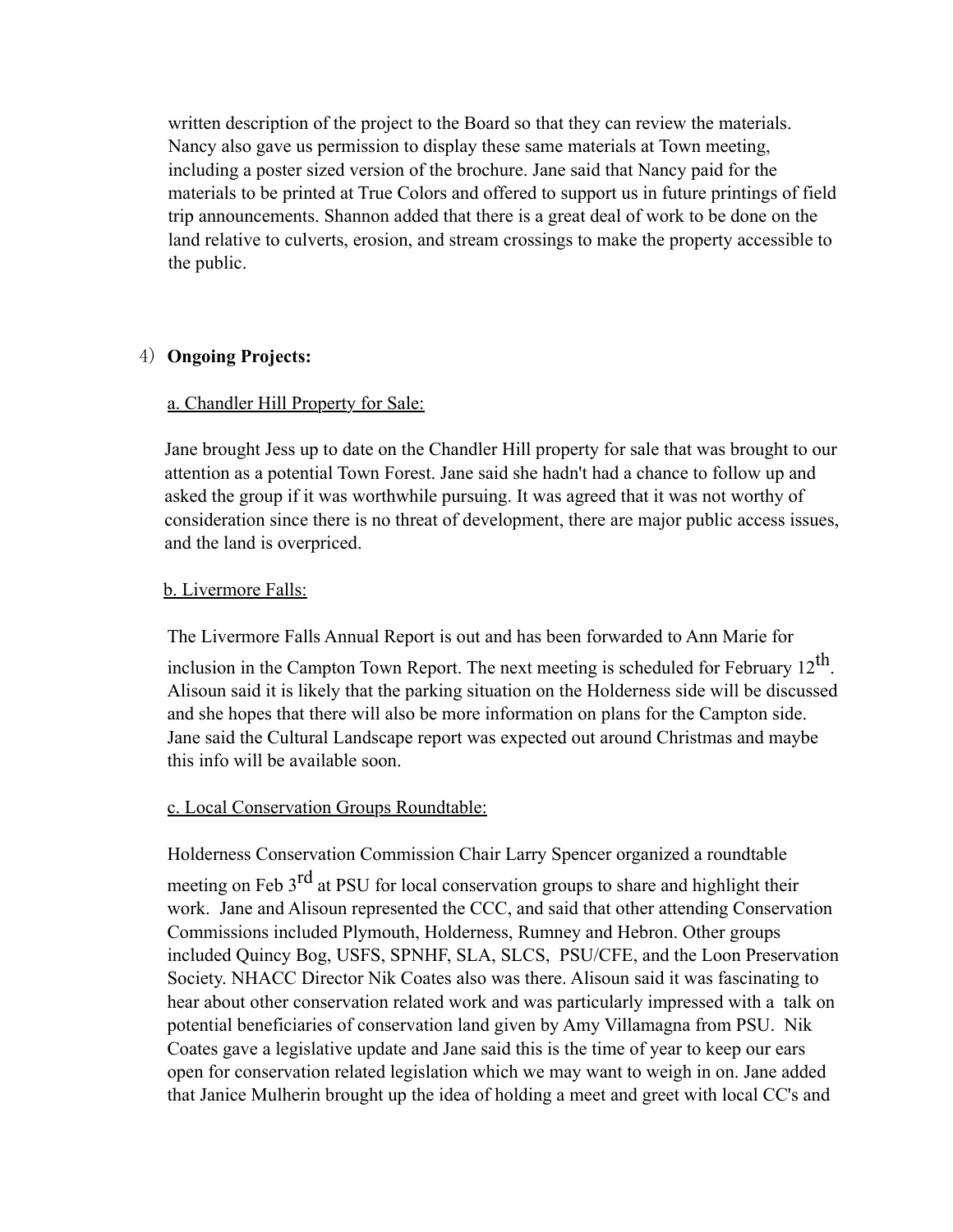newly elected officials, but the response was it would be unlikely given the busy legislative session. Alisoun closed by saying she learned that Rumney sponsors a child every summer to attend Conservation Camp in Barre, NH. Rebecca said that Loon Mountain does the same, providing two scholarships to Lin-wood  $7<sup>th</sup>$  and  $8<sup>th</sup>$  graders.

## d. Conservation Matters:

Jess reported that she sent out an e-mail to Janice Mulherin from the Rumney CC reminding her that they are the next Conservation Matters contributing group. She added that she is hearing lots of positive feedback from folks around town and people seem to be learning and enjoying the column.

## e. Northern Pass:

Tammy reported that there have been some land purchases in the towns of Bethlehem, Dalton,Whitefield, and North Woodstock adjacent to PSNH's ROW. The buyer is Chalcol NH Development LLC, and is thought to be affiliated with Northern Pass. She also reported that the Town of Deerfield has a warrant article that if approved, will allow the town to create a \$10,000 Northern Pass Defense Fund. The purpose of the fund is to finance legal expenses incurred by the town in advocating the town's position on the Northern Pass project.

Lastly, there are two bills being taken up this legislative session relative to changes in NH's renewable energy laws. HB 143 would add large scale hydroelectric projects outside of New England to the category of power supply eligible for support through the state's renewable energy initiative. The other, HB 234, would collapse four categories of energy supply, with varying degrees of subsidy, into a single classification of renewable. Both bills are opposed by environmentalists, and DES spoke out against the measures stating that the renewable-fuels portfolio law was developed over 3 years of negotiations with various stakeholders and struck a delicate balance of interests.

## 5) **NRI:**

Our next NRI work session will be at 4:30 on February  $16<sup>th</sup>$  at Jane's House. Rebecca will send around the latest version and Shannon will work the document into outline form. From there we will take a close look at the document and see which sections need work.

## 6) **Budget Hearing:**

The Town Budget Hearing will be held on Feb  $11<sup>th</sup>$  at 6:30 pm. Jane is the only one that could commit to going at this time.

# 7) **Mail:**